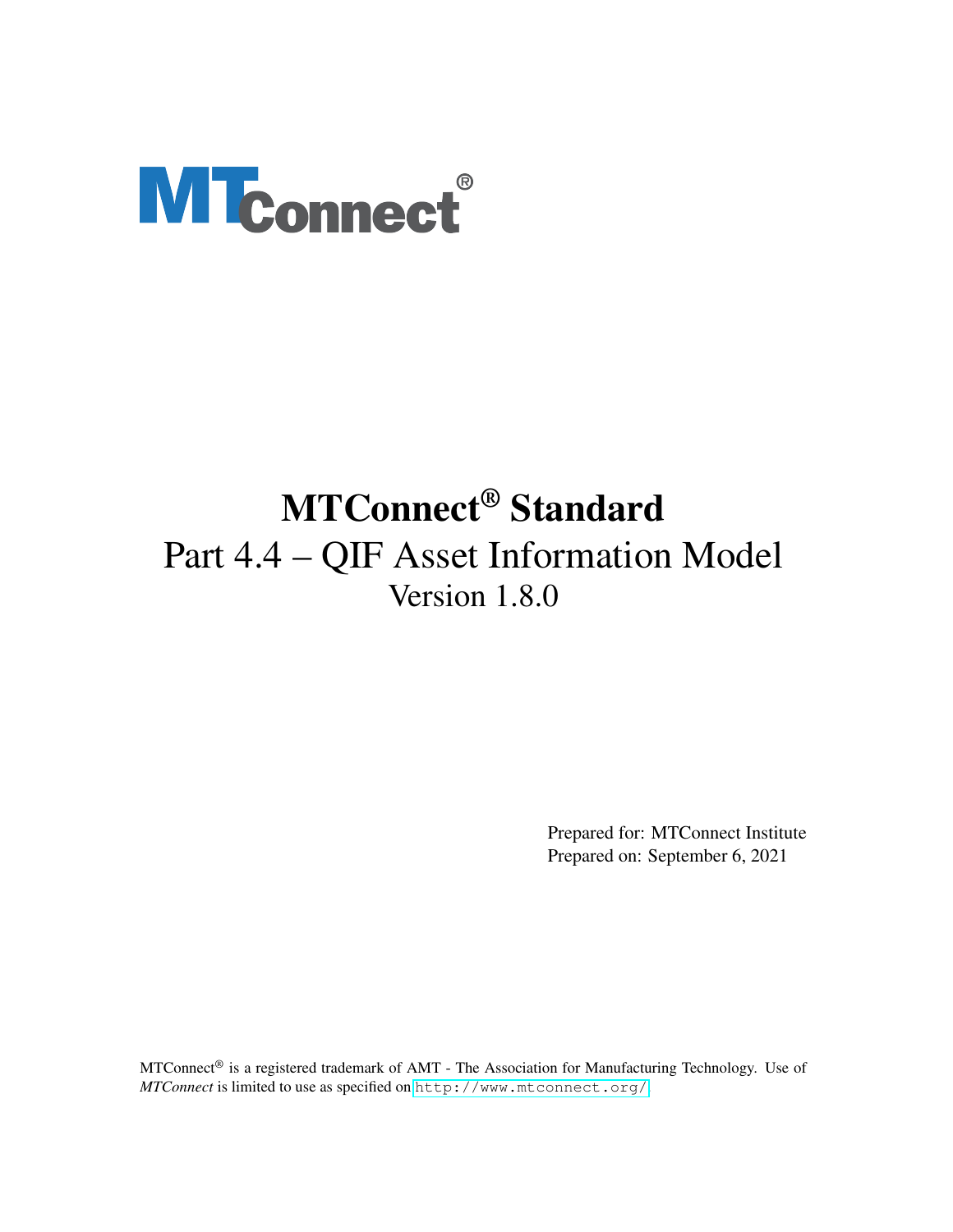# MTConnect Specification and Materials

[The Association for Manufacturing Technology \(AMT\)](#page-9-0) owns the copyright in this *MT-Connect* Specification or Material. [AMT](#page-9-0) grants to you a non-exclusive, non-transferable, revocable, non-sublicensable, fully-paid-up copyright license to reproduce, copy and redistribute this *MTConnect* Specification or Material, provided that you may only copy or redistribute the *MTConnect* Specification or Material in the form in which you received it, without modifications, and with all copyright notices and other notices and disclaimers contained in the *MTConnect* Specification or Material.

If you intend to adopt or implement an *MTConnect* Specification or Material in a product, whether hardware, software or firmware, which complies with an *MTConnect* Specification, you shall agree to the *MTConnect* Specification Implementer License Agreement ("Implementer License") or to the *MTConnect* Intellectual Property Policy and Agreement ("IP Policy"). The Implementer License and IP Policy each sets forth the license terms and other terms of use for *MTConnect* Implementers to adopt or implement the *MTConnect* Specifications, including certain license rights covering necessary patent claims for that purpose. These materials can be found at <www.MTConnect.org>, or or by contacting <mailto:info@MTConnect.org>.

*MTConnect* Institute and [AMT](#page-9-0) have no responsibility to identify patents, patent claims or patent applications which may relate to or be required to implement a Specification, or to determine the legal validity or scope of any such patent claims brought to their attention. Each *MTConnect* Implementer is responsible for securing its own licenses or rights to any patent or other intellectual property rights that may be necessary for such use, and neither [AMT](#page-9-0) nor *MTConnect* Institute have any obligation to secure any such rights.

This Material and all *MTConnect* Specifications and Materials are provided "as is" and *MTConnect* Institute and [AMT,](#page-9-0) and each of their respective members, officers, affiliates, sponsors and agents, make no representation or warranty of any kind relating to these materials or to any implementation of the *MTConnect* Specifications or Materials in any product, including, without limitation, any expressed or implied warranty of noninfringement, merchantability, or fitness for particular purpose, or of the accuracy, reliability, or completeness of information contained herein. In no event shall *MTConnect* Institute or [AMT](#page-9-0) be liable to any user or implementer of *MTConnect* Specifications or Materials for the cost of procuring substitute goods or services, lost profits, loss of use, loss of data or any incidental, consequential, indirect, special or punitive damages or other direct damages, whether under contract, tort, warranty or otherwise, arising in any way out of access, use or inability to use the *MTConnect* Specification or other *MTConnect* Materials, whether or not they had advance notice of the possibility of such damage.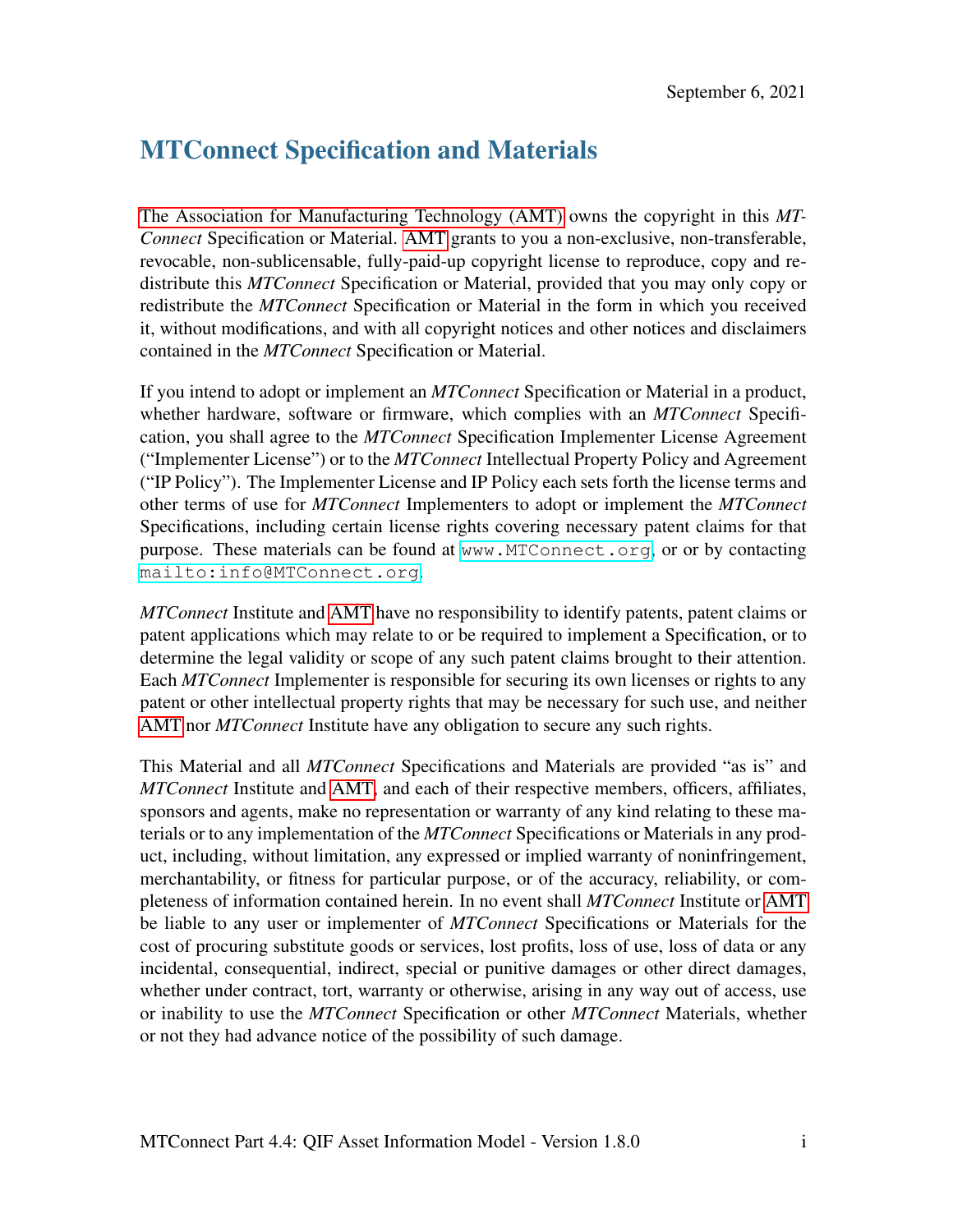# Table of Contents

|   |                                    | 1 Purpose of This Document                 |                         |  |
|---|------------------------------------|--------------------------------------------|-------------------------|--|
| 2 | <b>Terminology and Conventions</b> |                                            |                         |  |
|   | 2.1                                |                                            | 3                       |  |
|   | 2.2                                |                                            | 5                       |  |
|   | 2.3                                |                                            | $\overline{\mathbf{5}}$ |  |
| 3 |                                    | <b>QIF Asset Information Model</b>         | 6                       |  |
|   |                                    |                                            | 6                       |  |
|   |                                    | Attributes for QIFDocumentWrapper<br>3.1.1 | 7                       |  |
|   |                                    | Elements for QIFDocumentWrapper<br>3.1.2   | - 8                     |  |
|   | <b>Appendices</b>                  |                                            | 9                       |  |
|   | A                                  |                                            | 9                       |  |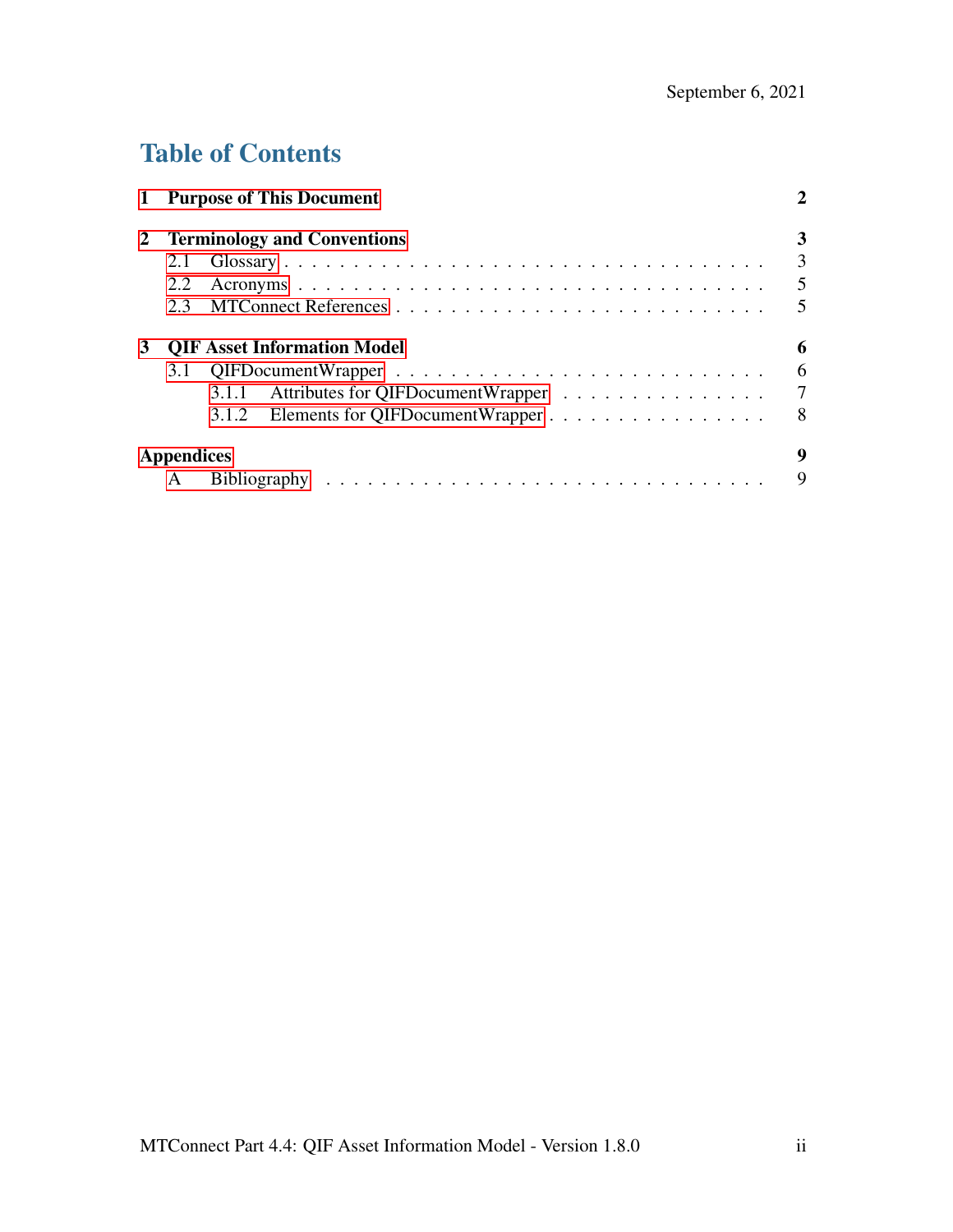# Table of Figures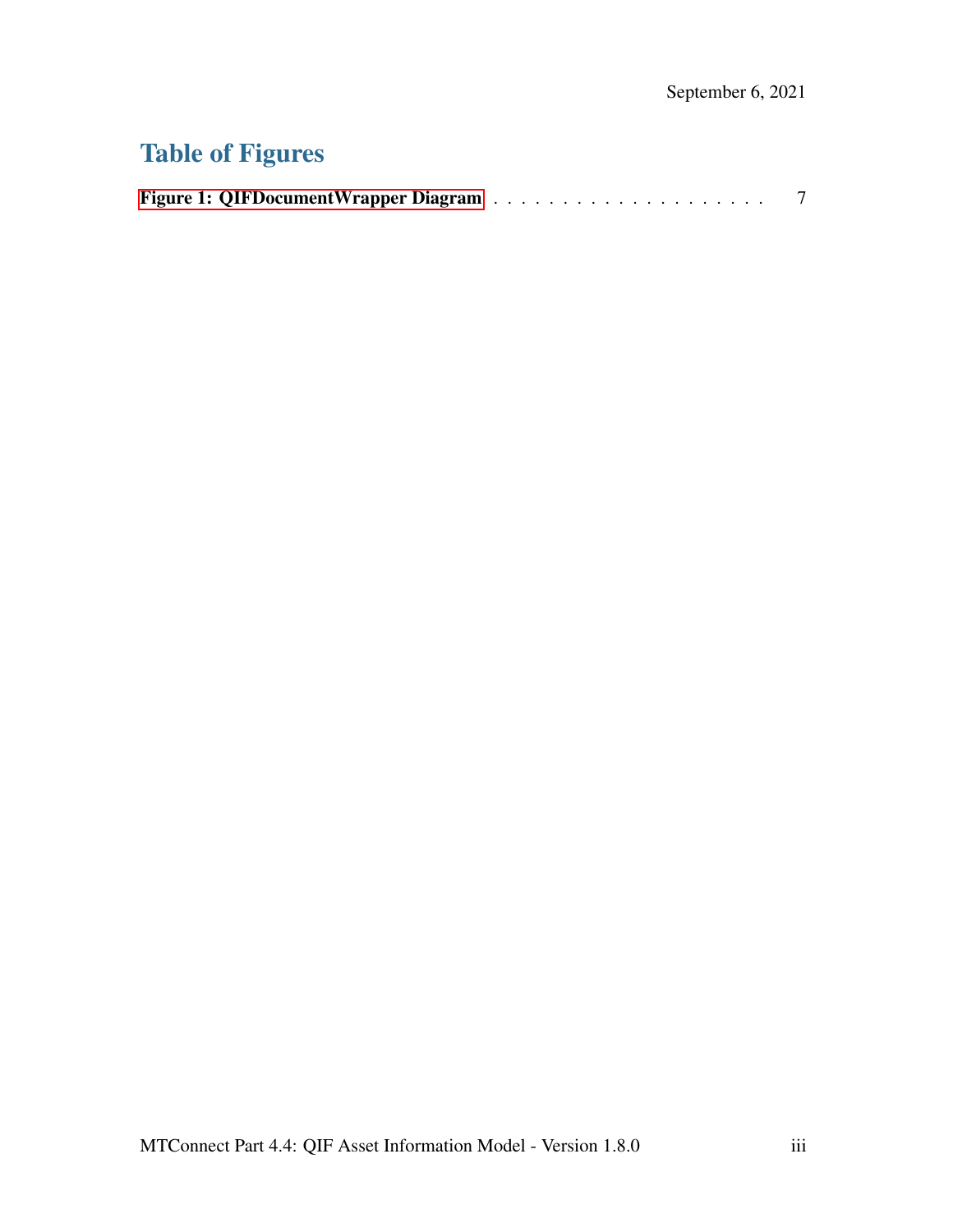# List of Tables

<span id="page-4-0"></span>

| Table 1: Attributes for QIFDocumentWrapper |  |
|--------------------------------------------|--|
|                                            |  |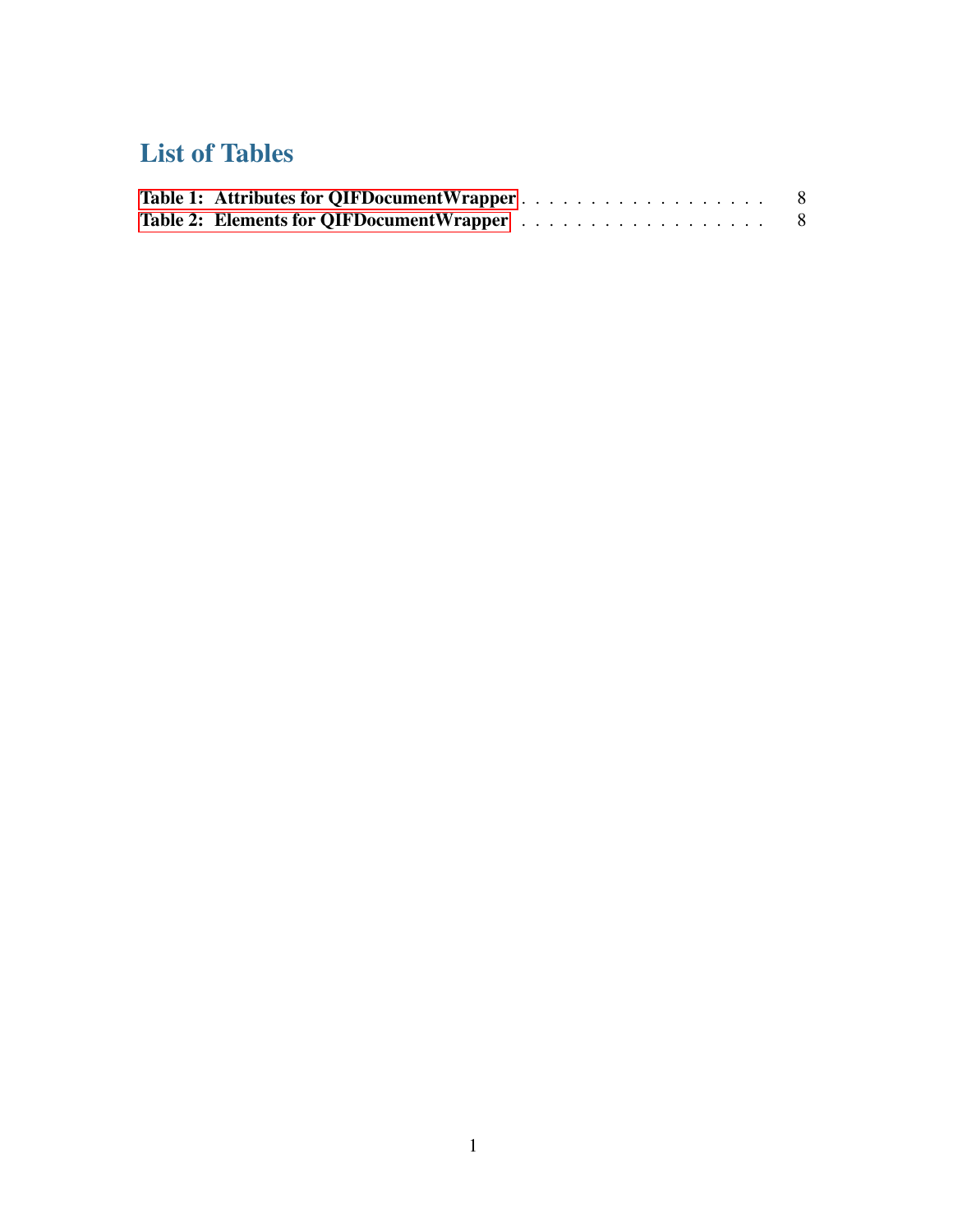# 1 Purpose of This Document

- This document, *MTConnect Standard: Part 4.4 QIF Asset Information Model* of the
- MTConnect Standard, establishes the rules and terminology to be used by designers to
- parse a QIF Document as an *[MTConnect Asset](#page-7-0)* that is provided by an *[Agent](#page-6-1)* from a piece
- of equipment.
- The data associated with the QIF Document will be retrieved from multiple sources that
- <span id="page-5-0"></span>are responsible for providing their knowledge of an *[MTConnect Asset](#page-7-0)*.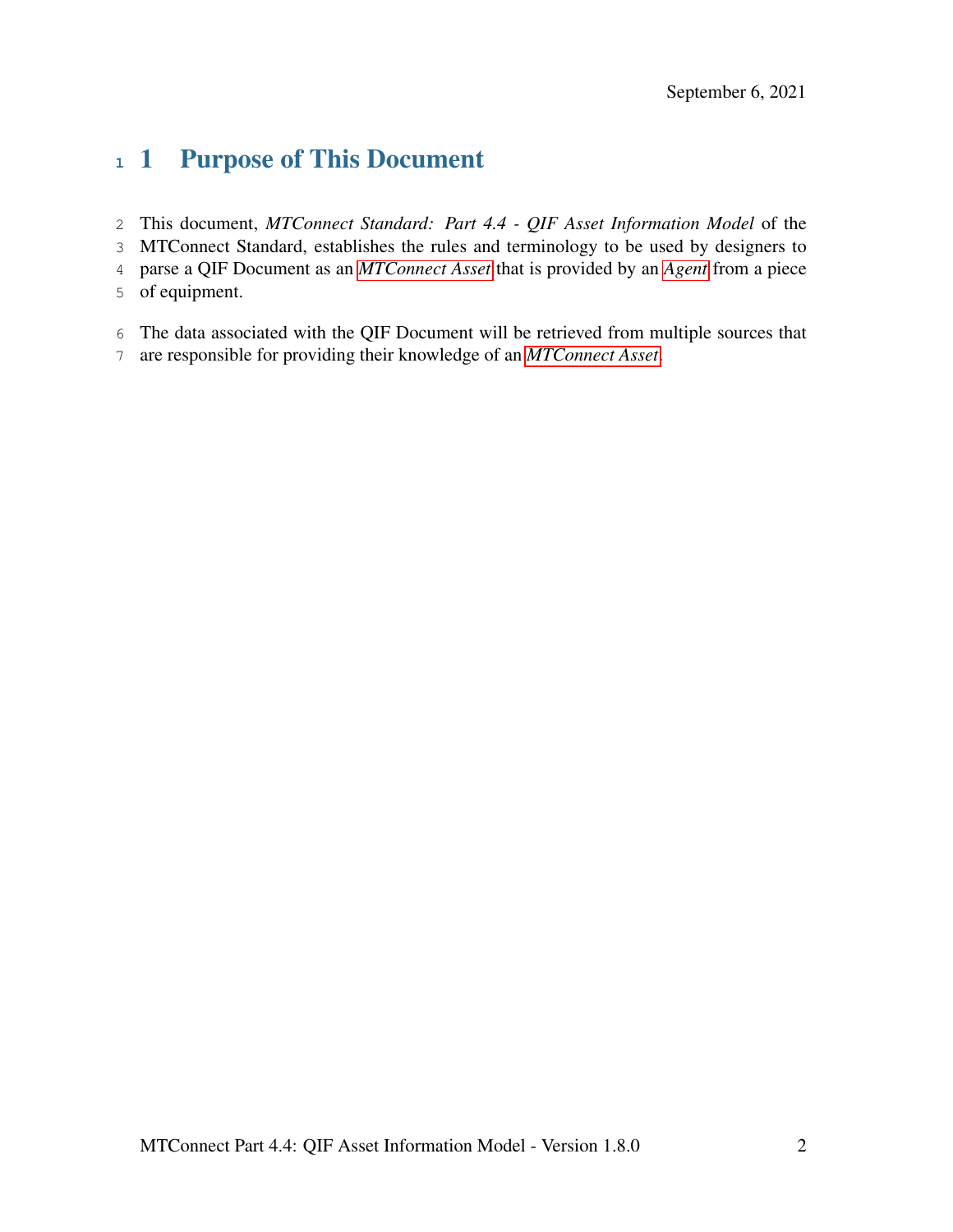# 2 Terminology and Conventions

Refer to Section 2 of *MTConnect Standard Part 1.0 - Overview and Fundamentals* for a

dictionary of terms, reserved language, and document conventions used in the MTConnect

<span id="page-6-0"></span>Standard.

## 2.1 Glossary

#### <span id="page-6-1"></span>*Agent*

- Refers to an MTConnect Agent. 15 Software that collects data published from one or more piece(s) of equipment, orga- nizes that data in a structured manner, and responds to requests for data from client software systems by providing a structured response in the form of a *[Response Doc-](#page-9-3) [ument](#page-9-3)* that is constructed using the *[semantic data models](#page-9-4)* defined in the Standard. Appears in the documents in the following form: *[Agent](#page-6-1)*. *Asset* item, thing or entity that has potential or actual value to an organization *Ref:ISO 55000:2014(en)*
- <span id="page-6-3"></span> Note 1 to entry: Value can be tangible or intangible, financial or non-financial, and includes consideration of risks and liabilities. It can be positive or negative at different stages of the asset life.
- Note 2 to entry: Physical assets usually refer to equipment, inventory and prop- erties owned by the organization. Physical assets are the opposite of intangible assets, which are non-physical assets such as leases, brands, digital assets, use rights, licences, intellectual property rights, reputation or agreements.
- Note 3 to entry: A grouping of assets referred to as an asset system could also be considered as an asset.
- 

#### <span id="page-6-2"></span>*Component*

| 34 | General meaning:                                                                             |
|----|----------------------------------------------------------------------------------------------|
| 35 | A <i>Structural Element</i> that represents a physical or logical part or subpart of a piece |
| 36 | of equipment.                                                                                |
| 37 | Appears in the documents in the following form: <i>Component</i> .                           |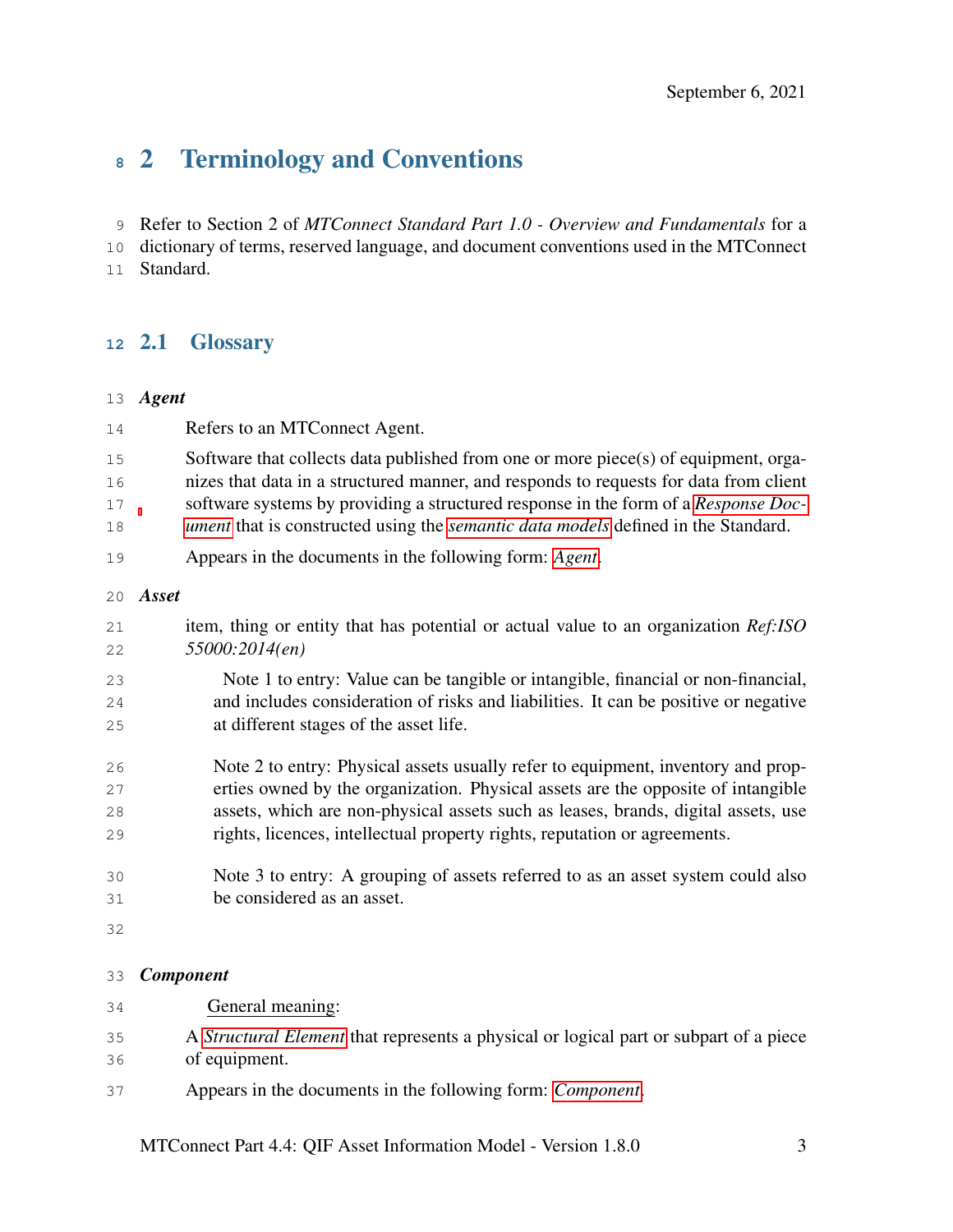<span id="page-7-4"></span><span id="page-7-3"></span><span id="page-7-2"></span><span id="page-7-1"></span><span id="page-7-0"></span>

| 38       | Used in <i>Information Models</i> :                                                                       |
|----------|-----------------------------------------------------------------------------------------------------------|
| 39       | A data modeling element used to organize the data being retrieved from a piece of                         |
| 40       | equipment.                                                                                                |
| 41       | • When used as an XML container to organize Lower Level Component ele-                                    |
| 42       | ments.                                                                                                    |
| 43       | Appears in the documents in the following form: Components.                                               |
| 44       | • When used as an abstract XML element. Component is replaced in a data                                   |
| 45       | model by a type of <i>Component</i> element. Component is also an XML con-                                |
| 46<br>47 | tainer used to organize Lower Level Component elements, Data Entities, or<br>both.                        |
| 48       | Appears in the documents in the following form: Component.                                                |
| 49       | <b>Current Request</b>                                                                                    |
| 50       | A Current Request is a Request to an Agent to produce an MTConnectStreams Re-                             |
| 51       | sponse Document containing the Observations Information Model for a snapshot of                           |
| 52       | the latest <i>observations</i> at the moment of the <i>Request</i> or at a given <i>sequence number</i> . |
| 53       | <b>Devices Information Model</b>                                                                          |
| 54       | A set of rules and terms that describes the physical and logical configuration for a                      |
| 55       | piece of equipment and the data that may be reported by that equipment.                                   |
| 56       | Appears in the documents in the following form: Devices Information Model.                                |
| 57       | <b>Information Model</b>                                                                                  |
| 58       | The rules, relationships, and terminology that are used to define how information is                      |
| 59       | structured.                                                                                               |
| 60       | For example, an information model is used to define the structure for each MTCon-                         |
| 61       | nect Response Document; the definition of each piece of information within those                          |
| 62       | documents and the relationship between pieces of information.                                             |
| 63       | Appears in the documents in the following form: Information Model.                                        |
| 64       | <b>MTConnect Agent</b>                                                                                    |
| 65       | See definition for <i>Agent</i> .                                                                         |
| 66       | <b>MTConnect Asset</b>                                                                                    |
| 67       | An MTConnect Asset is an Asset used by the manufacturing process to perform                               |
| 68       | tasks.                                                                                                    |
| 69       | Note 1 to entry: An MTConnect Asset relies upon an MTConnect Device to                                    |
| 70       | provide observations and information about itself and the MTConnect Device                                |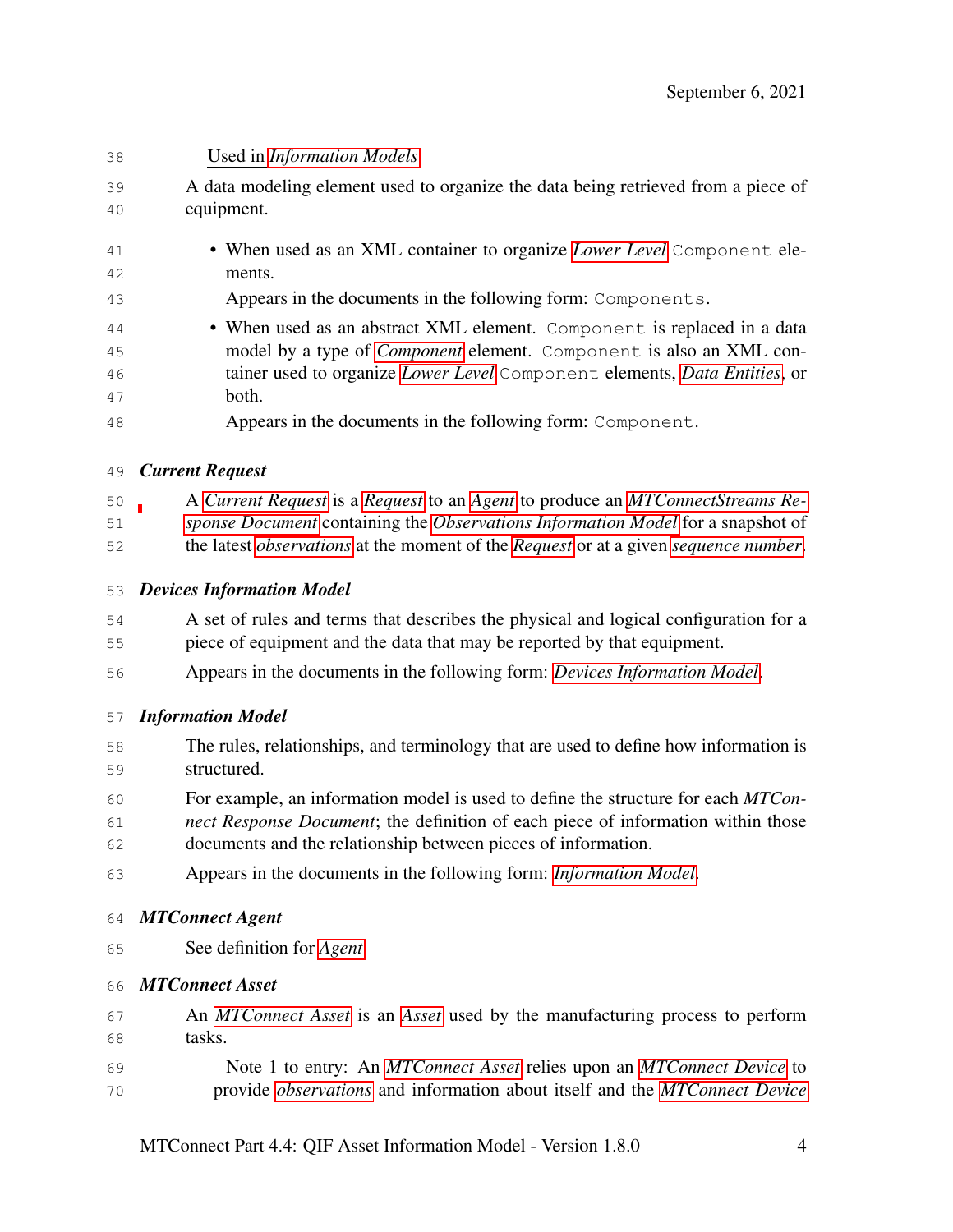revises the information to reflect changes to the *[MTConnect Asset](#page-7-0)* during their interaction. Examples of *[MTConnect Assets](#page-7-0)* are Cutting Tools, Part Information, Manufacturing Processes, Fixtures, and Files.

- Note 2 to entry: A singular assetId uniquely identifies an *[MTConnect Asset](#page-7-0)* throughout its lifecycle and is used to track and relate the *[MTConnect Asset](#page-7-0)* to other *[MTConnect Devices](#page-8-3)* and entities.
- Note 3 to entry: *[MTConnect Assets](#page-7-0)* are temporally associated with a device and can be removed from the device without damage or alteration to its primary functions.
- 

#### <span id="page-8-3"></span>*MTConnect Device*

- An *[MTConnect Device](#page-8-3)* is a piece of equipment or a manufacturing system that pro- duces *[observations](#page-8-2)* about itself and/or publishes data using the *[MTConnect Infor-](#page-8-4)[mation Model](#page-8-4)*.
- <span id="page-8-4"></span>*MTConnect Information Model*
- See *[Information Model](#page-7-1)*

#### <span id="page-8-6"></span>*MTConnectDevices Response Document*

 A *[Response Document](#page-9-3)* published by an *[MTConnect Agent](#page-7-4)* in response to a *[Probe](#page-8-5) [Request](#page-8-5)*.

#### <span id="page-8-0"></span>*MTConnectStreams Response Document*

 A *[Response Document](#page-9-3)* published by an *[MTConnect Agent](#page-7-4)* in response to a *[Current](#page-7-2) [Request](#page-7-2)* or a *[Sample Request](#page-9-7)*.

#### <span id="page-8-2"></span>*observation*

The observed value of a property at a point in time.

#### <span id="page-8-1"></span>*Observations Information Model*

 An *[Information Model](#page-7-1)* that describes the *[Streaming Data](#page-0-0)* reported by a piece of equipment.

#### <span id="page-8-5"></span>*Probe Request*

 A *[Probe Request](#page-8-5)* is a *[Request](#page-9-5)* to an *[Agent](#page-6-1)* to produce an *[MTConnectDevices Re-](#page-8-6)[sponse Document](#page-8-6)* containing the *[Devices Information Model](#page-7-3)*.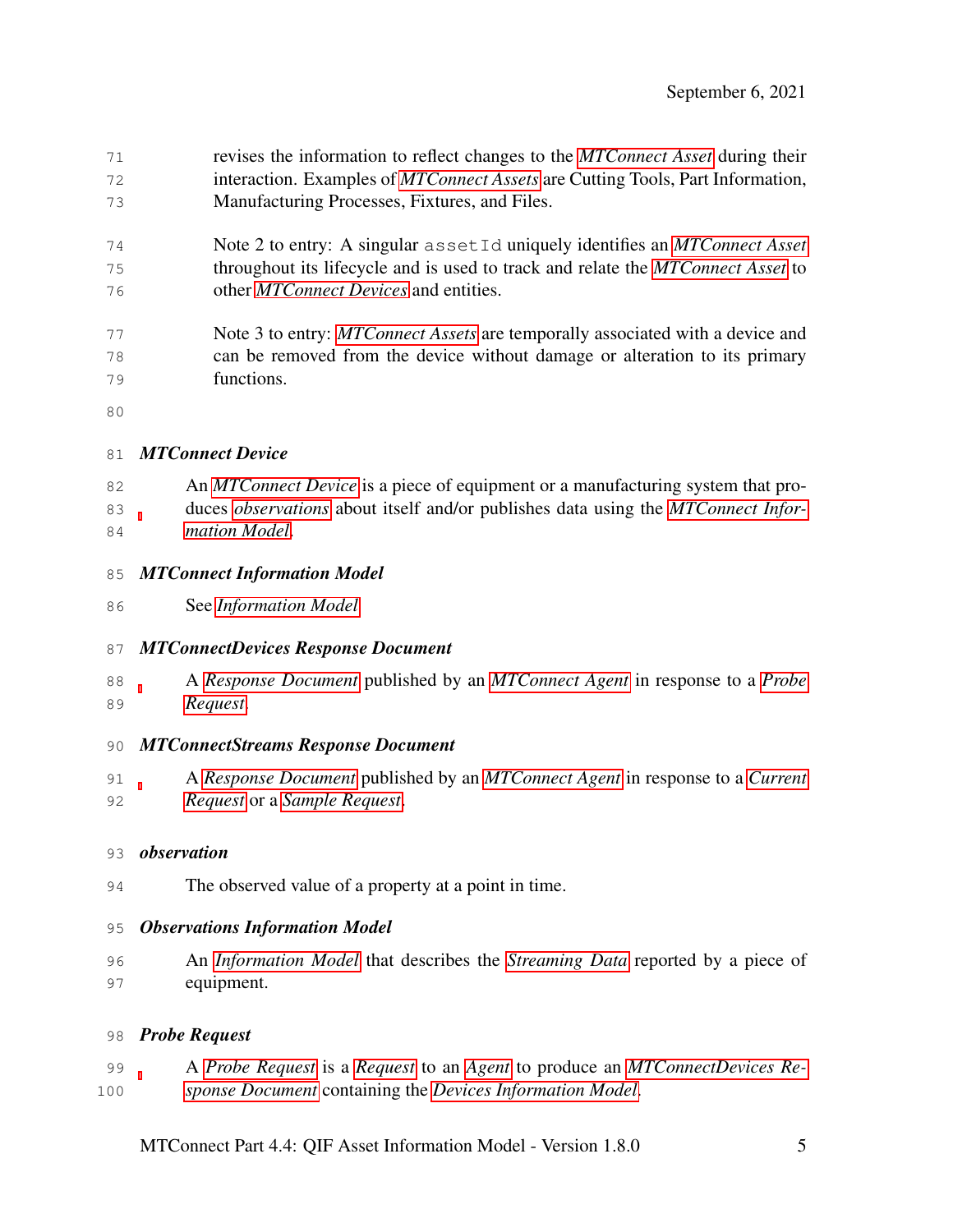#### <span id="page-9-5"></span>*Request*

- A communications method where a client software application transmits a message
- to an *[Agent](#page-6-1)*. That message instructs the *[Agent](#page-6-1)* to respond with specific information.
- Appears in the documents in the following form: *[Request](#page-9-5)*.

#### <span id="page-9-3"></span>*Response Document*

 An electronic document published by an *[MTConnect Agent](#page-7-4)* in response to a *[Probe](#page-8-5) [Request](#page-8-5)*, *[Current Request](#page-7-2)*, *[Sample Request](#page-9-7)* or *Asset Request*.

#### <span id="page-9-7"></span>*Sample Request*

 A *[Sample Request](#page-9-7)* is a *[Request](#page-9-5)* to an *[Agent](#page-6-1)* to produce an *[MTConnectStreams Re-](#page-8-0) [sponse Document](#page-8-0)* containing the *[Observations Information Model](#page-8-1)* for a set of time-stamped *[observations](#page-8-2)* made by *[Components](#page-6-2)*.

#### <span id="page-9-4"></span>*semantic data model*

- A methodology for defining the structure and meaning for data in a specific logical way.
- It provides the rules for encoding electronic information such that it can be inter-preted by a software system.
- Appears in the documents in the following form: *[semantic data model](#page-9-4)*.

#### <span id="page-9-6"></span>*sequence number*

- The primary key identifier used to manage and locate a specific piece of *[Streaming](#page-0-0) [Data](#page-0-0)* in an *[Agent](#page-6-1)*.
- *[sequence number](#page-9-6)* is a monotonically increasing number within an instance of an *[Agent](#page-6-1)*.
- <span id="page-9-1"></span>Appears in the documents in the following form: *[sequence number](#page-9-6)*.

## 2.2 Acronyms

#### <span id="page-9-0"></span>*AMT*

<span id="page-9-2"></span>The Association for Manufacturing Technology

## 2.3 MTConnect References

 [MTConnect Part 1.0] *MTConnect Standard Part 1.0 - Overview and Fundamentals*. Ver-sion 1.8.0.

MTConnect Part 4.4: QIF Asset Information Model - Version 1.8.0 6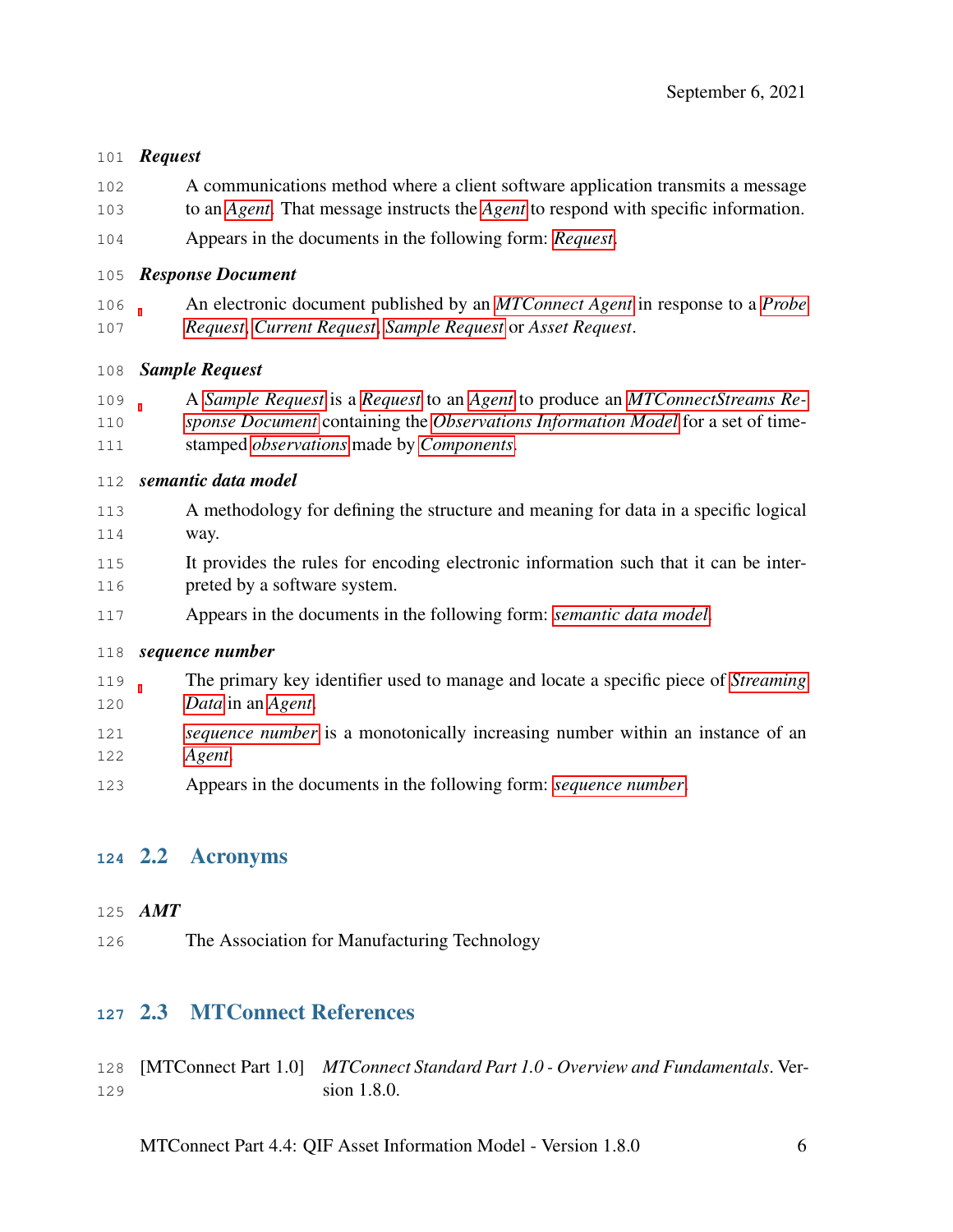<span id="page-10-0"></span>130 [MTConnect Part 4.4] *MTConnect Standard: Part 4.4 - QIF Asset Information Model*. 131 Version 1.8.0.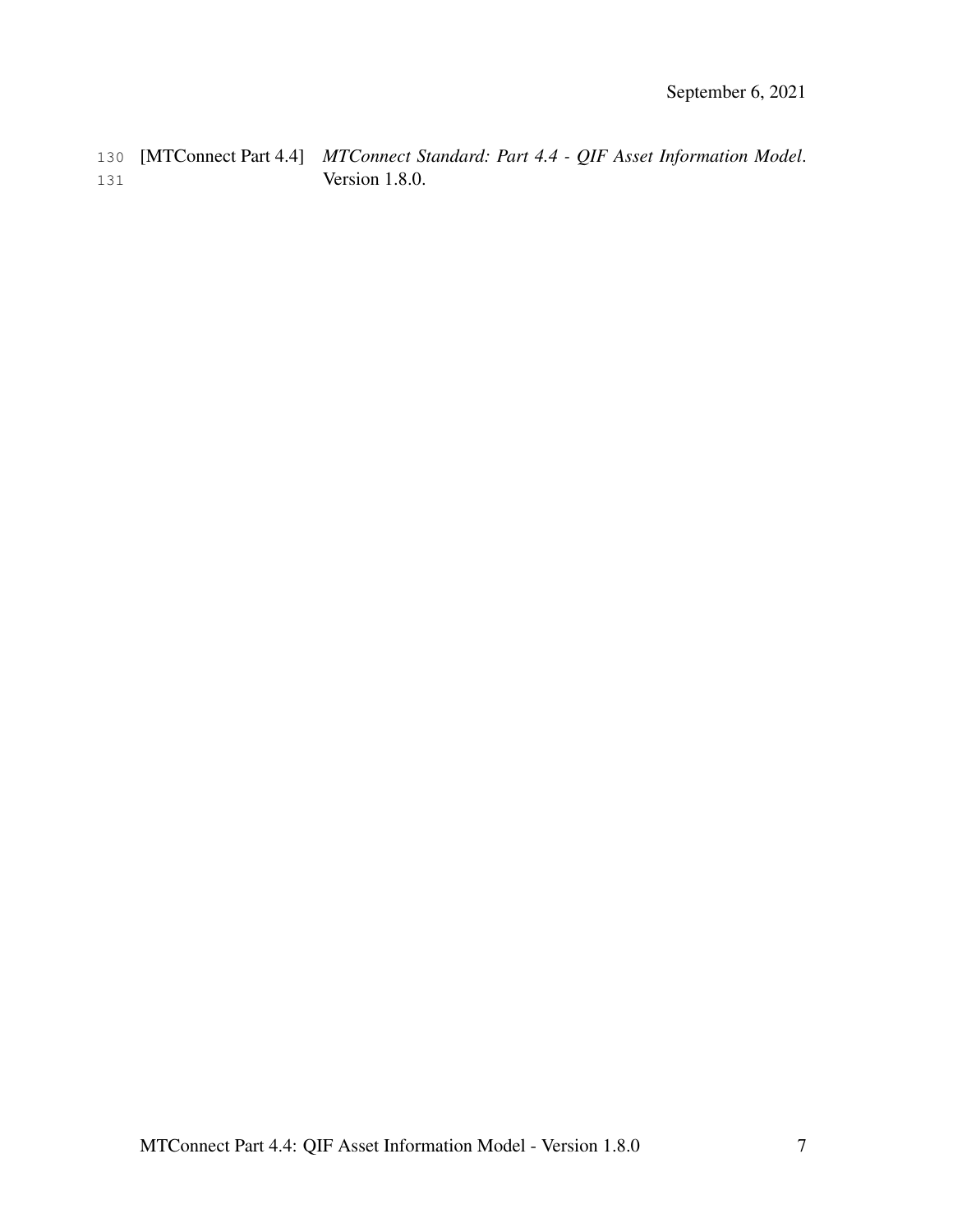# 3 QIF Asset Information Model

 The Quality Information Framework (QIF) is an American National Standards Institute (ANSI) accredited standard developed by the Digital Metrology Standards Consortium (DMCS) standards development organization and an A-liaison to the International Stan- dards Organization (ISO) Technical Committee (TC) 184. QIF addresses the needs of the metrology community to have a semantic information model for the exchange of metrol- ogy data throughout the verification lifecycle from product design to execution, analysis, and reporting.

- The MTConnect QIF Asset Model provides a wrapper around the QIF Information model in its native XML representation utilizing the QIF XML Schema Definition Language (XSDL) references in the wrapper to validate the document. The MTConnect standard does not alter or extend the QIF standard and regards the QIF standard as a pass-through.
- <span id="page-11-0"></span>Information about the QIF standards is at the following location: https://qifstandards.org

## 3.1 QIFDocumentWrapper

- QIFDocumentWrapper is an Asset that carries the Quality Information Framework
- (QIF) Document.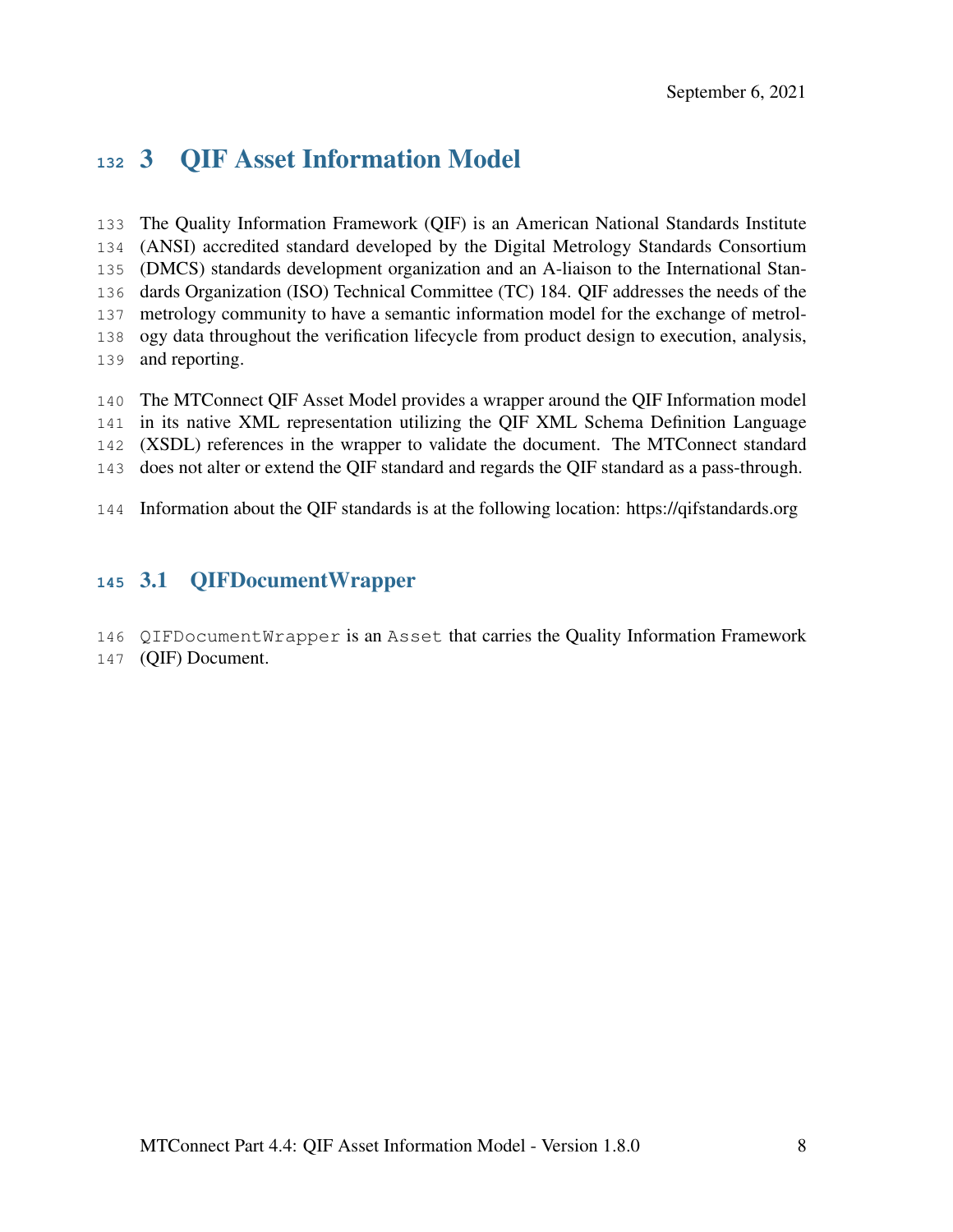<span id="page-12-1"></span>

Generated by XMLSpy

www.altova.com

Figure 1: QIFDocumentWrapper Diagram

# <span id="page-12-0"></span>**<sup>148</sup>** 3.1.1 Attributes for QIFDocumentWrapper

<span id="page-12-2"></span>149 *Table [1](#page-12-2)* lists the attributes for an QIFDocumentWrapper element in addition to at-150 tributes inherited from Asset element.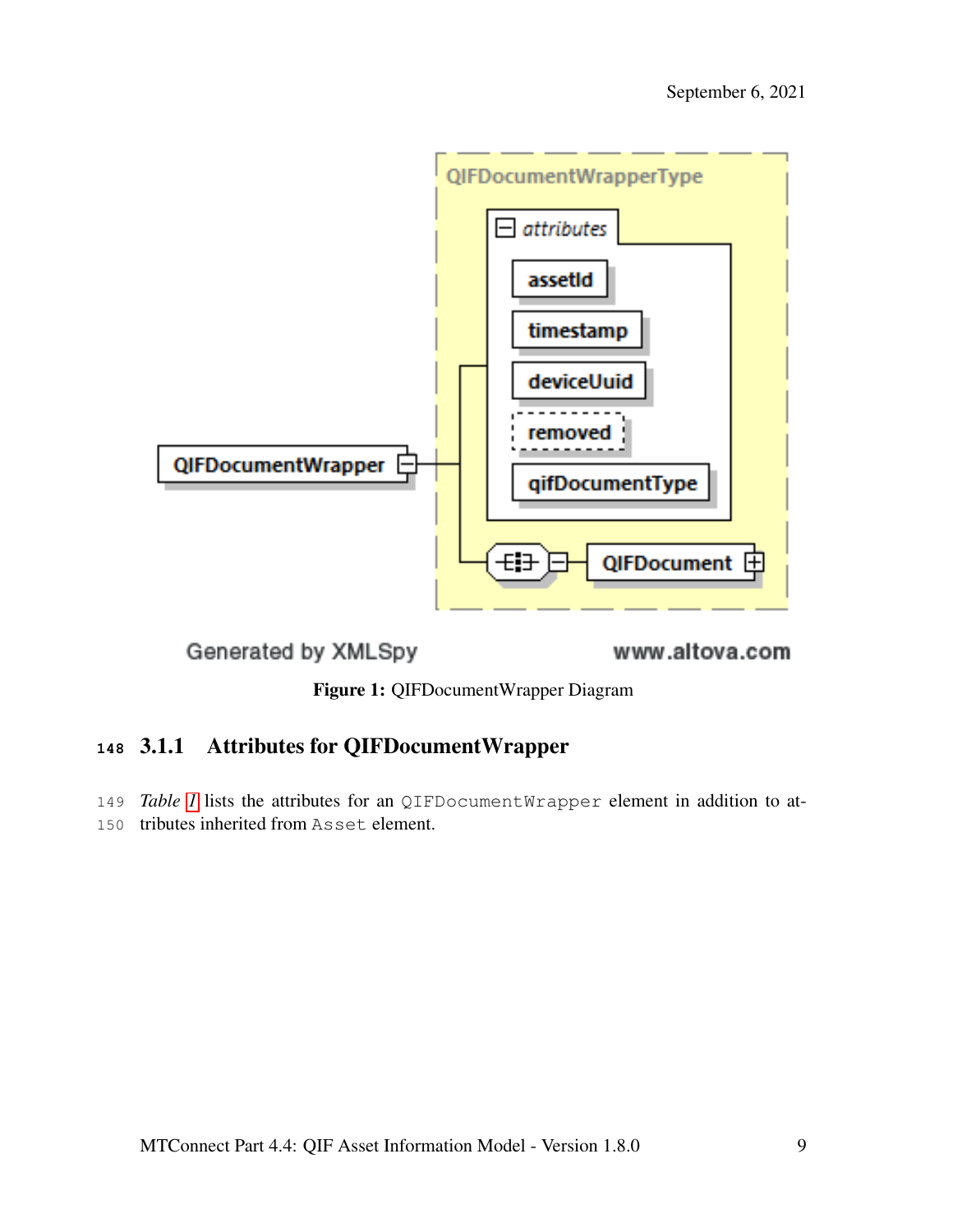| Attribute       | Description                                                                                                                                                        | Occurrence |
|-----------------|--------------------------------------------------------------------------------------------------------------------------------------------------------------------|------------|
| qifDocumentType | The contained QIF Document type as defined<br>in the QIF Standard.                                                                                                 | 0.1        |
|                 | The value of gifDocumentType MUST be<br>one of the current documents types as per QIF:<br>MEASUREMENT_RESOURCE, PLAN,<br>PRODUCT, RESULTS, RULES or<br>STATISTICS. |            |

#### Table 1: Attributes for QIFDocumentWrapper

# <span id="page-13-0"></span>**<sup>151</sup>** 3.1.2 Elements for QIFDocumentWrapper

<span id="page-13-1"></span>152 *Table* [2](#page-13-1) lists the elements for an QIFDocumentWrapper element.

| Element | Description                                                          | Occurrence |
|---------|----------------------------------------------------------------------|------------|
|         | QIFDocument $\vert$ The QIF Document as defined by the QIF standard. |            |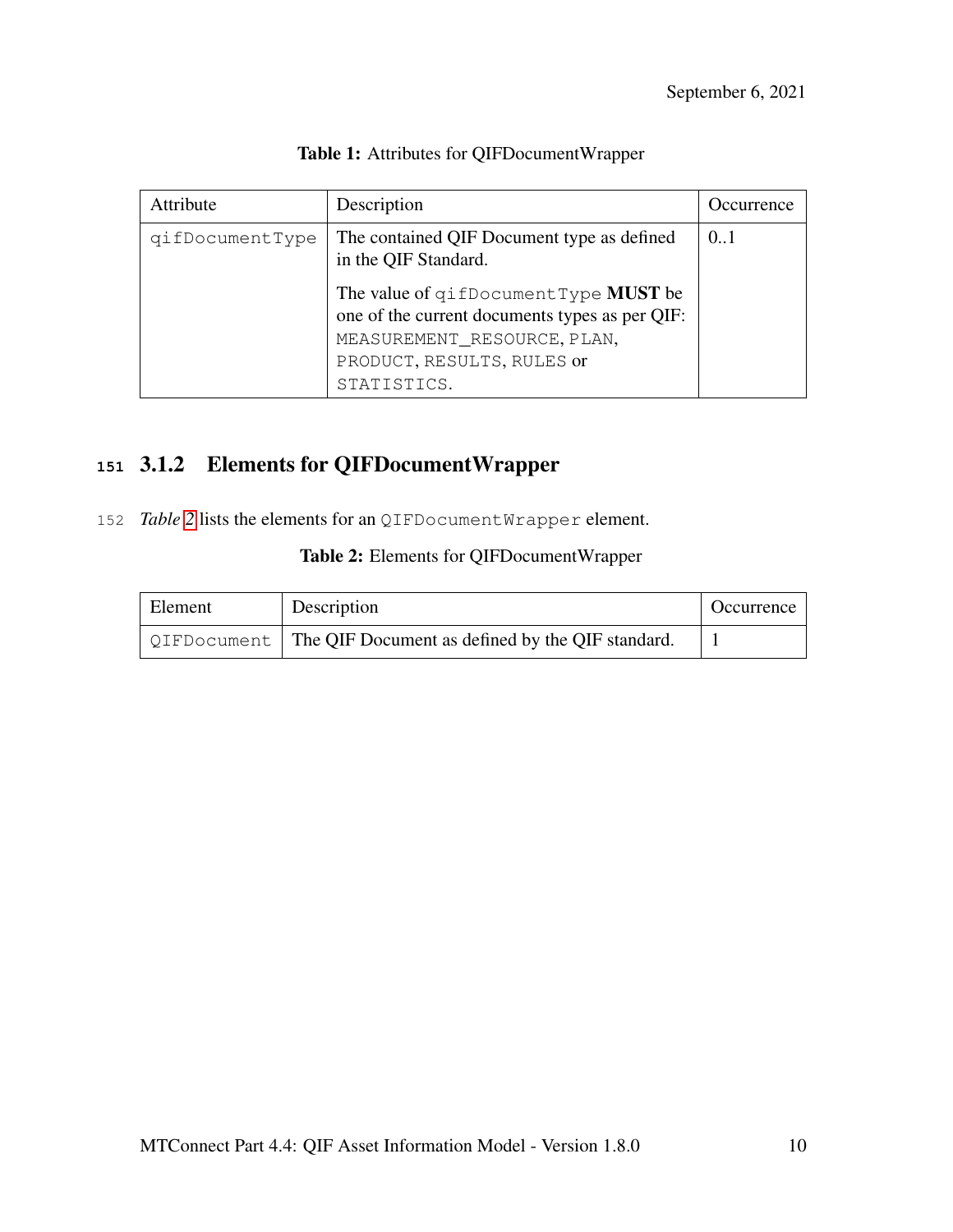# Appendices

## <span id="page-14-0"></span>A Bibliography

Engineering Industries Association. *EIA Standard - EIA-274-D*, Interchangeable Variable,

Block Data Format for Positioning, Contouring, and Contouring/Positioning Numerically

Controlled Machines. Washington, D.C. 1979.

ISO TC 184/SC4/WG3 N1089. *ISO/DIS 10303-238:* Industrial automation systems and

integration Product data representation and exchange Part 238: Application Protocols: Ap-

- plication interpreted model for computerized numerical controllers. Geneva, Switzerland, 2004.
- International Organization for Standardization. *ISO 14649:* Industrial automation sys-

tems and integration – Physical device control – Data model for computerized numerical

controllers – Part 10: General process data. Geneva, Switzerland, 2004.

International Organization for Standardization. *ISO 14649:* Industrial automation sys-

- tems and integration Physical device control Data model for computerized numerical
- controllers Part 11: Process data for milling. Geneva, Switzerland, 2000.

International Organization for Standardization. *ISO 6983/1* – Numerical Control of ma-

chines – Program format and definition of address words – Part 1: Data format for posi-

tioning, line and contouring control systems. Geneva, Switzerland, 1982.

Electronic Industries Association. *ANSI/EIA-494-B-1992*, 32 Bit Binary CL (BCL) and

- 7 Bit ASCII CL (ACL) Exchange Input Format for Numerically Controlled Machines.
- Washington, D.C. 1992.
- National Aerospace Standard. *Uniform Cutting Tests* NAS Series: Metal Cutting Equip-ment Specifications. Washington, D.C. 1969.
- International Organization for Standardization. *ISO 10303-11:* 1994, Industrial automa-

tion systems and integration Product data representation and exchange Part 11: Descrip-

tion methods: The EXPRESS language reference manual. Geneva, Switzerland, 1994.

International Organization for Standardization. *ISO 10303-21:* 1996, Industrial automa-

tion systems and integration – Product data representation and exchange – Part 21: Imple-

mentation methods: Clear text encoding of the exchange structure. Geneva, Switzerland,

1996.

H.L. Horton, F.D. Jones, and E. Oberg. *Machinery's Handbook*. Industrial Press, Inc.

MTConnect Part 4.4: QIF Asset Information Model - Version 1.8.0 11